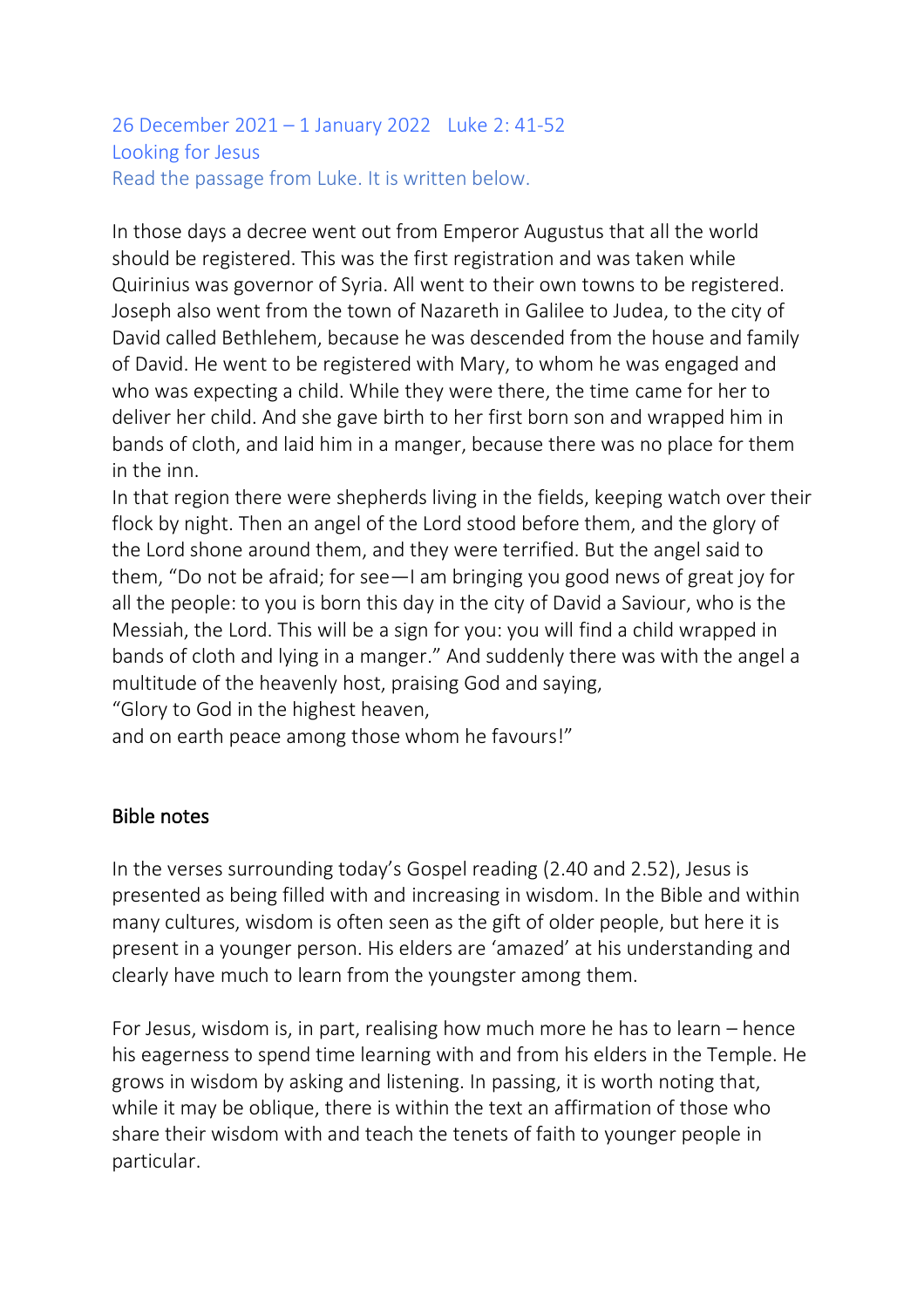Jesus also has the grace, humility and wisdom to continue to learn from his parents – with Luke commenting that he was obedient to them when they returned to Nazareth. In part, no doubt this was due to the devotion of the couple that Luke alludes to when he says that they went to Jerusalem for the festival of the Passover every year (v.41).

We don't know much about what Joseph made of all that had gone on. Maybe he does the stereotypical 'man thing' and worked it out in his shed. Luke presents Mary as the spokesperson for the couple. In echoes of the Christmas Day Gospel reading, Mary 'treasured all these things in her heart' (v.51). She too continues to grow in wisdom through this reflective process of pondering, wondering and treasuring – realising that when it comes to looking for Jesus, he will be found about his (heavenly) father's business.

### Reflection

Spend a few moments thinking about what stands out for you from the Bible reading. This idea may help.

The thing is, Jesus didn't think he was lost. He was doing what came naturally. He was learning – and, it is implied, teaching – more about God, his Father. He was growing in wisdom, even though he 'ought' to have been with Mary and Joseph. Perhaps Jesus – like many of us – needed to engage in order to learn, and vice versa. But Mary and Joseph didn't (yet) understand what being 'Son of God' actually meant for them, and they were understandably upset. Indeed, what does it mean for us who are also children of God? Are we 'engaging in order to learn' today? And from what we learn and experience together, are we equipped and empowered to engage with others, with the world, as disciples of Christ? What do we need to do today to become obedient to our heavenly Father?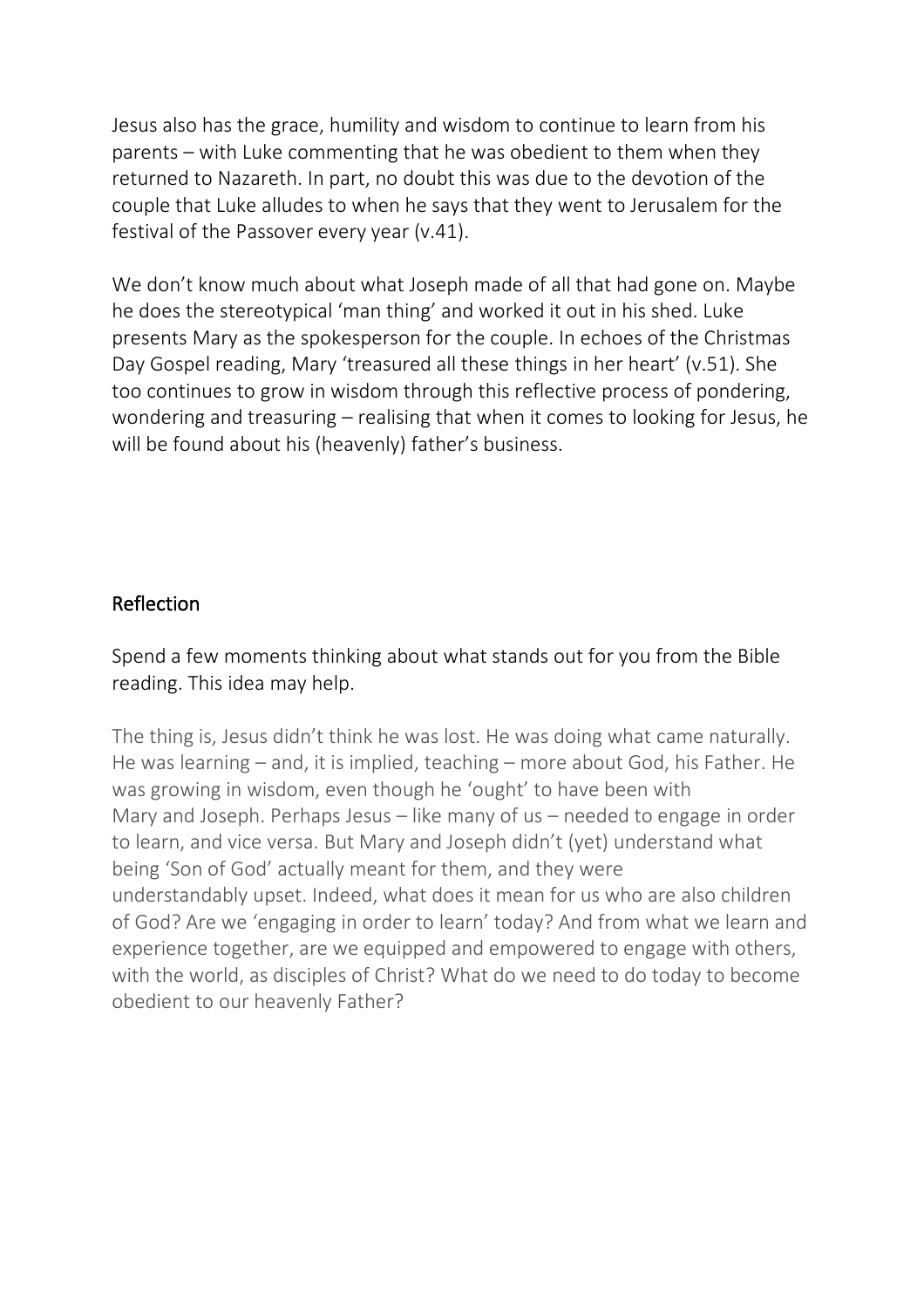### **Reflection**

*You may wish to use these questions and the picture to help you think about or discuss issues of sharing.*



#### **Questions**

• What significant something you have learned from someone older than you?

.

- What is something significant you have shared with someone younger than you?
- How can you ensure you don't lose sight of Jesus and his wisdom in this busy season?